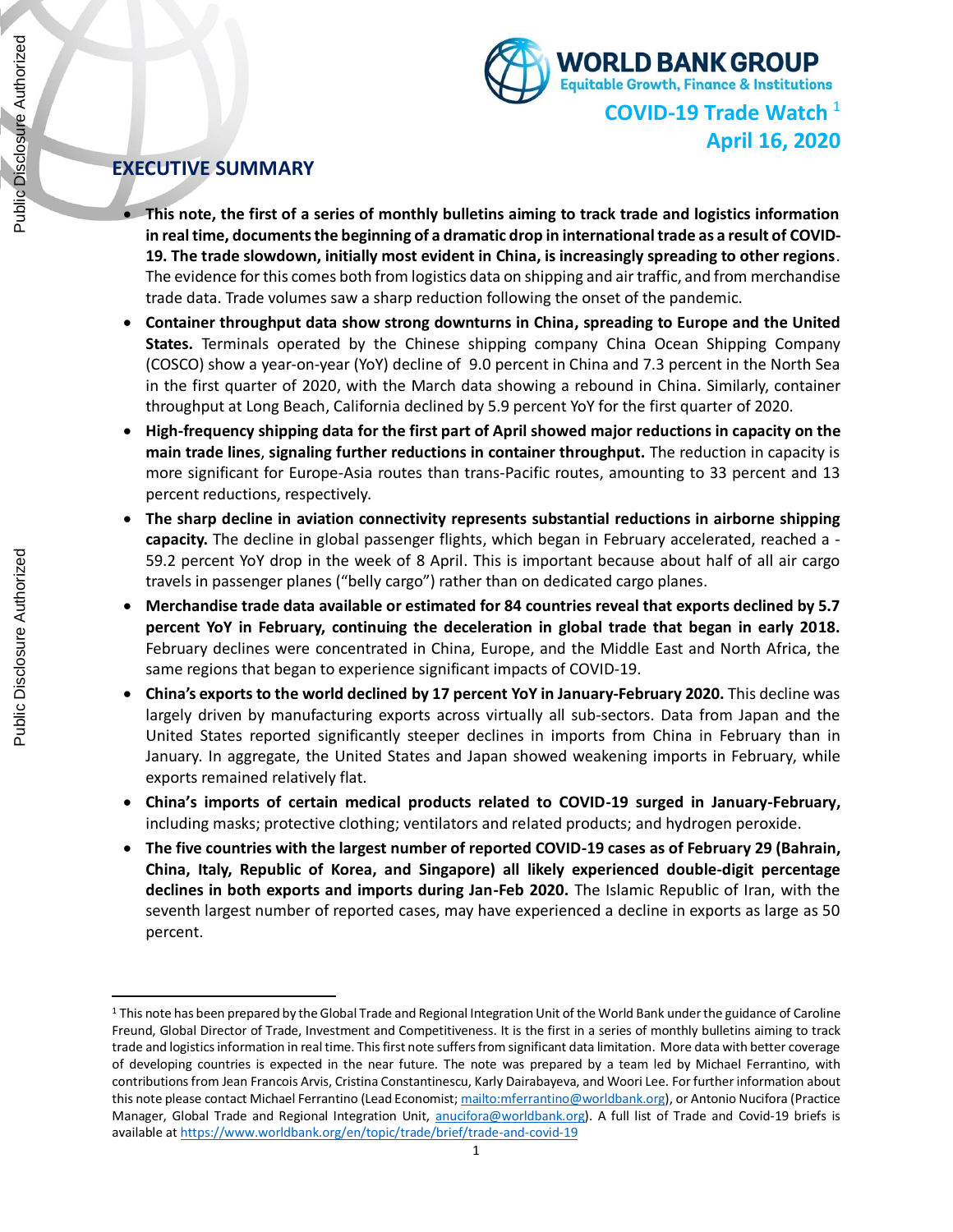# **1. Logistics and shipping data point to a global slowdown on trade**

Port, shipping line, and aviation data indicate a sharp reduction of the volume of trade following the onset of the COVID-19 pandemic. The reduction in scheduled shipping and air traffic, beginning in China, has spread to other parts of the world. As expected, due to the relatively long time lag between shipments and the gradual spread of the pandemic across continents, the intensity of the decline in trade activity differs between trading partners. Forward looking data, such as anticipated cargo by shipping lines for April point to further reductions in coming months.

This section uses logistics and shipping data to paint a picture of trade activity, including (partial) port throughput statistics, information from shipping lines (cancellation of services) and aviation schedules. These data are generally available with a much shorter time-lag than official trade statistics, about two weeks to a month compared to a 2- to 4-month time lag in official trade statistics. Hence, these data are very useful to gauge a just-in-time picture of the trade activity well before official trade statistics are released.<sup>2</sup>

# **a. Container throughputs in ports: Drop in China has since spread**

Container throughput statistics, which measure the number of containers that pass through ports, are generally available on a quarterly basis. This limits the ability to understand the shock to global trade that has occurred since the onset of the pandemic. However, there are useful exceptions, including China Ocean Shipping Company (COSCO) terminal in China. COSCO, the major Chinese shipping and port company, operates most terminals in China and has a strong presence in Asia (Korea, Singapore), the Mediterranean, and the North Sea. COSCO global statistics are available mid-month for the previous month. The port of Long Beach, California, the United States' major west coast gateway, also publishes monthly data updated up to March 2020.

Based on data up to February 2020, the COSCO data shows the following trend (Figure 1 and Table 1):

- A strong downturn in container throughput in China in February 2020 (about -15 percent YoY for February, followed by the post Chinese New year rebound in March. The quarterly throughput is down by 9 percent from 2019.
- A delayed impact for throughput in other East Asian countries
- The Mediterranean and North European activities are down by 9 percent and 5 percent respectively in March 2020 from March 2019<sup>3</sup>

<sup>2</sup> Unfortunately, there are several limitations to logistics and shipping data, including: (i) the lack of granularity of data for developing countries/regions for global high-frequency data, which limits the ability to identify trends for developing countries; and (ii) the indirect and uncertain relationship between supply-chain indicators and trade flows (the former show changes in capacity or throughput while the latter show value or product composition), which is affected by load factors, proportion of loaded containers, and share of locally traded versus transshipped containers.

<sup>&</sup>lt;sup>3</sup> The 7 percent decline for the first two months in the North Sea terminal was part of an already decreasing trend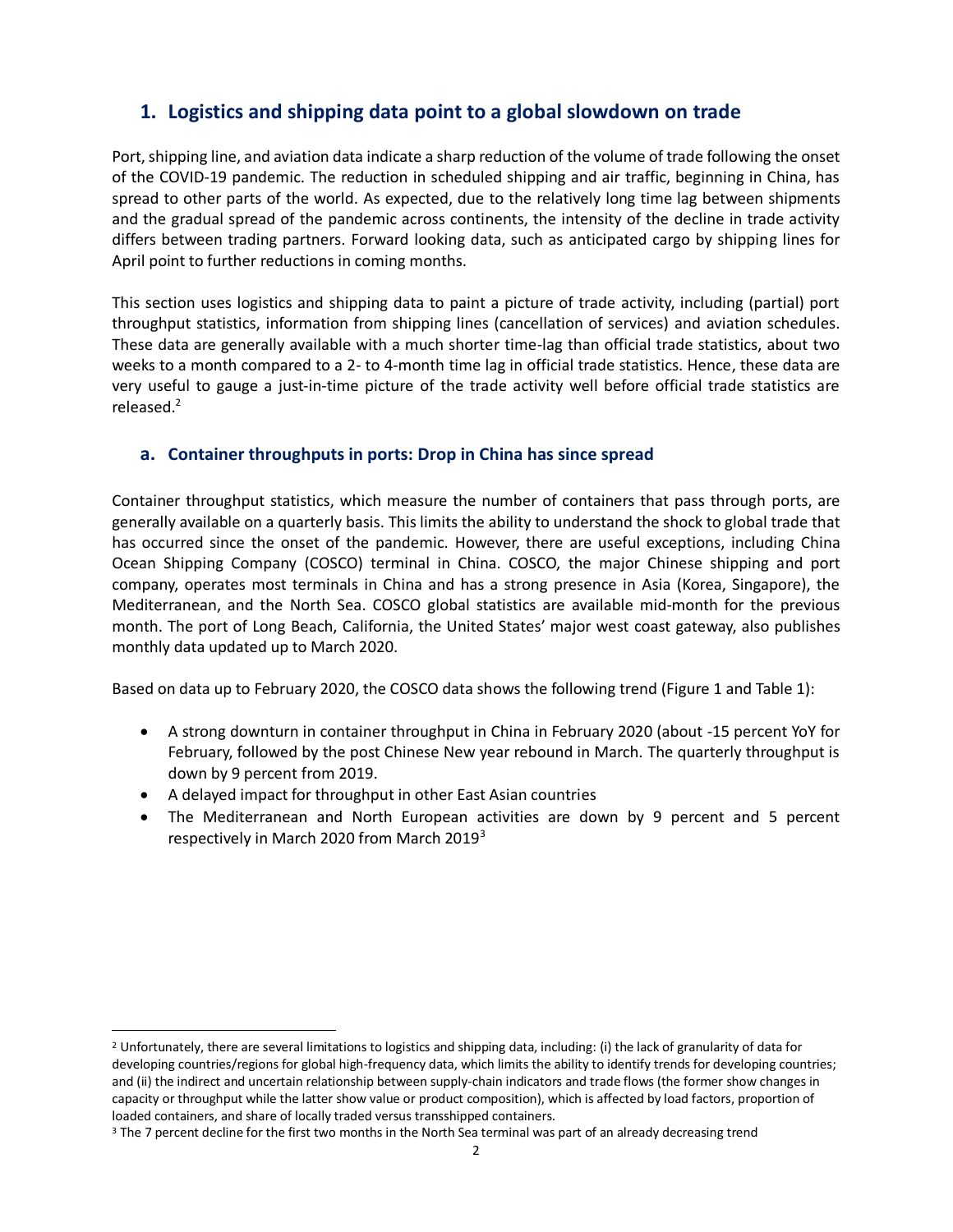



*Source: COSCO*

|                  | Q1    | Q <sub>2</sub> | Q <sub>3</sub> | Q4    | Q1    | Q <sub>2</sub> | Q <sub>3</sub> | Q4    | Q1    | YoY % $\vert$ |
|------------------|-------|----------------|----------------|-------|-------|----------------|----------------|-------|-------|---------------|
|                  | 2018  | 2018           | 2018           | 2018  | 2019  | 2019           | 2019           | 2019  | 2020  | change        |
| China            | 16795 | 18382          | 19451          | 18648 | 17167 | 18548          | 19818          | 19243 | 15616 | $-9.0%$       |
| <b>North Sea</b> | 1350  | 1465           | 1460           | 1401  | 1363  | 1418           | 1302           | 1304  | 1263  | $-7.3%$       |
| Med              | 2781  | 2998           | 3127           | 2995  | 3102  | 3404           | 3461           | 3220  | 3200  | 3.1%          |
| Asia             | 1673  | 1756           | 1734           | 1795  | 2114  | 2171           | 2194           | 2298  | 2129  | 0.7%          |
| N America        | 41    | 50             | 41             | 36    | 38    | 42             | 67             | 57    | 52    | 37.1%         |

*Source: COSCO*

Container throughput at the port of Long Beach, California declined through March 2020 on par with the European trend and less than China (Table 2 and Figure 2). This relatively modest decline is in line with expectations considering the shipping time, and lag in the transmission of the pandemic across continents. The drop was sharper for import containers, and seemed to accelerate an existing downward trend due to lingering impacts from US-China trade tensions. The data through March do not yet show any impact on exports.

| 1000<br><b>TEUs</b> | Q1<br>2018 | Q <sub>2</sub><br>2018 | Q3<br>2018 | Q4<br>2018 | Q1<br>2019 | Q <sub>2</sub><br>2019 | Q3<br>2019 | Q4<br>2019 | Q1<br>2020 | YoY %<br>change<br>for Q1 |
|---------------------|------------|------------------------|------------|------------|------------|------------------------|------------|------------|------------|---------------------------|
| <b>Import</b>       | 935        | 1,058                  | 1,048      | 1,057      | 874        | 940                    | 991        | 954        | 793        | $-9.2%$                   |
| <b>Export</b>       | 394        | 419                    | 361        | 349        | 354        | 378                    | 360        | 381        | 380        | 7.2%                      |
| <b>Empties</b>      | 566        | 581                    | 660        | 663        | 579        | 561                    | 642        | 619        | 510        | $-11.9%$                  |
| Total               | 3,223      | 3,535                  | 3,478      | 3,475      | 3,034      | 3,197                  | 3,344      | 3,288      | 2,856      | $-5.9%$                   |

*Source: Port of Long Beach*

<sup>4</sup> Unfortunately, the data does not break containers between exports, imports and empties.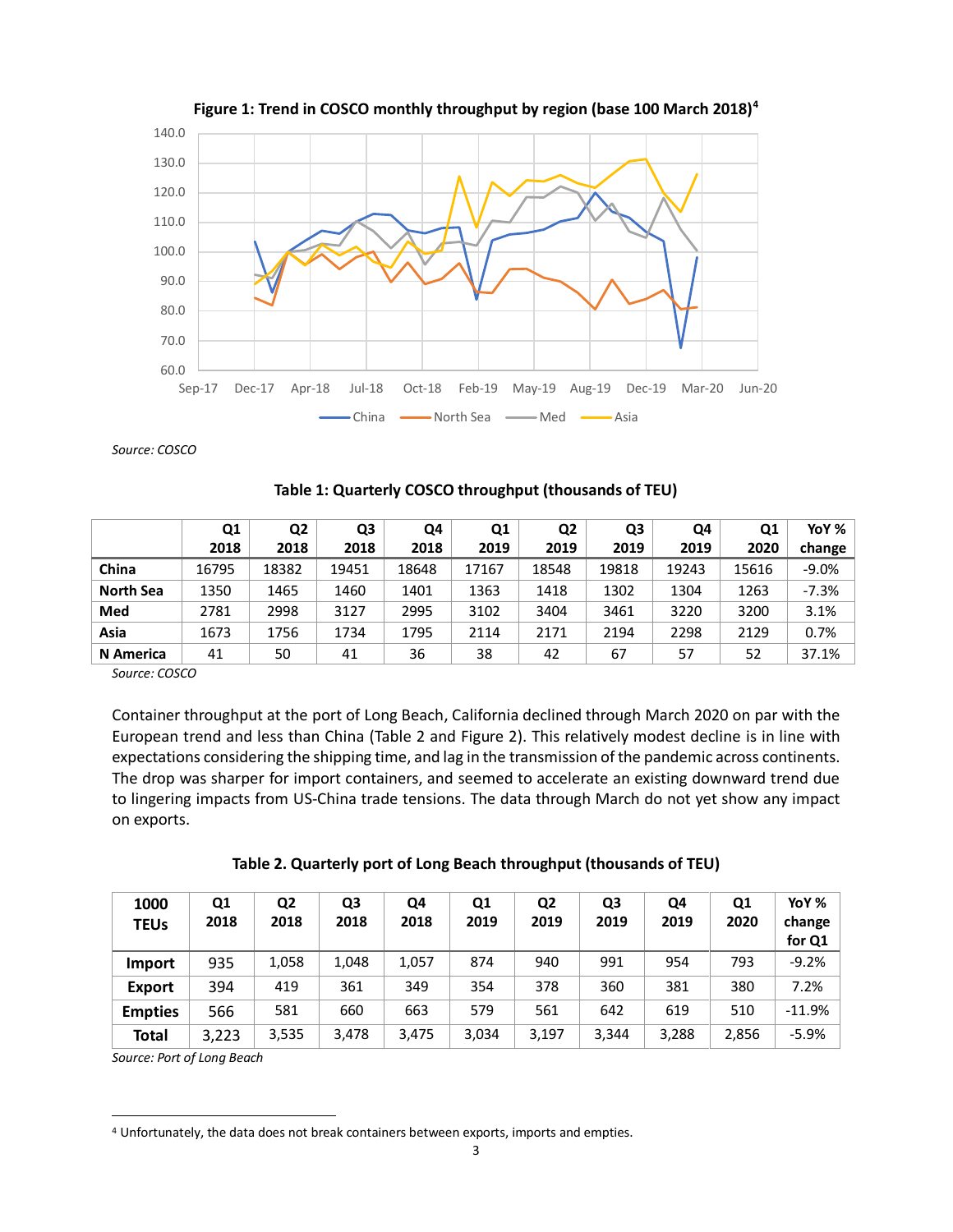

*Source: Port of Long Beach.*

## **b. Shipping lines: Sharp downward adjustment in capacity**

Shipping data from shipping lines or tracking systems are reported with higher frequency than port throughput. Shipping lines are extremely reactive to demand. They adjust their services in real time to reduce their variable costs when facing downturns. Adjustments may take the form of either cancellation of scheduled services ("blank sailings") or reduction of speed ("slow steaming"). Both reduce the effective capacity in an observable way.

Data on container liner shipping cancellations for April compared to the pre-crisis schedule showed major reductions on the main trade lines (Table 3).<sup>5</sup> While these have not yet appeared in container throughput, they are likely to be reflected in data for late April and May. The reduction in capacity is more significant for Europe-Asia routes than trans-Pacific routes.

|                      | <b>Initial</b> | <b>Reduction</b> | Change |
|----------------------|----------------|------------------|--------|
| Asia Europe, other   | 795,018        | 326,507          | $-41%$ |
| than via Gulf        |                |                  |        |
| Asia Europe via Gulf | 1,725,601      | 564,928          | -33%   |
| <b>Trans-Pacific</b> | 990,682        | 127,763          | $-13%$ |
| $\sim$ $\sim$ $\sim$ |                |                  |        |

### **Table 3: Change in April capacity deployed by shipping lines on main shipping routes (TEU)**

Source: MDST

<sup>5</sup> There is no equivalent data for secondary lines serving developing countries pending analysis of ship tracking data.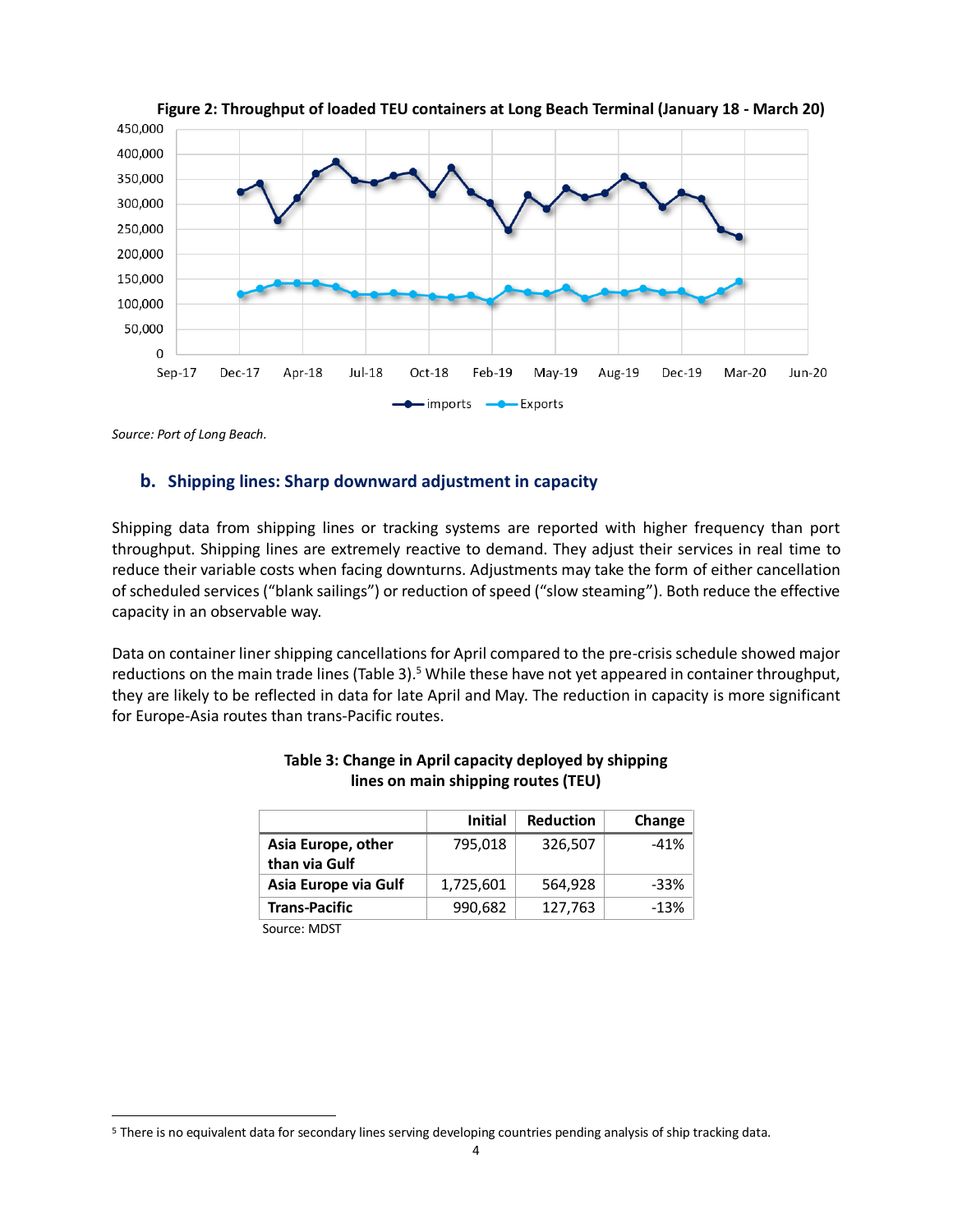## **c. Aviation: Dramatic contraction in passenger flights and "belly cargo"**

The massive reduction in aviation connectivity is mostly the result of the sharp reduction in scheduled passenger flights, amounting to -59.2 percent globally YoY in the week of 8 April (Table 4). This directly reduces the so called "belly cargo" capacity, which normally accounts for about half of all air cargo volumes. 6

| <b>Region</b> | 6 Jan    | 13 Jan   | 20 Jan  | 27 Jan  | 3 Feb    | 10 Feb   | 17 Feb   | 24 Feb   | 2 Mar    | 9 Mar    | 16 Mar   | 23 Mar   | 30 Mar   | 6 Apr    |
|---------------|----------|----------|---------|---------|----------|----------|----------|----------|----------|----------|----------|----------|----------|----------|
| <b>ALL</b>    | 1.5%     | 1.3%     | 0.5%    | 0.2%    | $-3.6%$  | $-9.9%$  | $-10.7%$ | $-10.1%$ | $-7.9%$  | $-10.1%$ | $-12.4%$ | $-28.7%$ | $-47.7%$ | $-59.2%$ |
| Germany       | $-8.6%$  | $-8.8%$  | $-8.4%$ | $-8.5%$ | $-7.9%$  | $-8.0%$  | $-6.6%$  | $-5.1%$  | $-5.0%$  | $-15.4%$ | $-30.2%$ | $-71.9%$ | $-88.6%$ | 92.6%    |
| Spain         | $-1.1%$  | $-4.6%$  | $-4.8%$ | $-4.5%$ | $-3.8%$  | $-2.5%$  | 0.6%     | $-1.6%$  | $-1.4%$  | $-2.9%$  | $-13.7%$ | $-74.3%$ | $-88.5%$ | 92.6%    |
| Hong Kong     | $-11.3%$ | $-10.8%$ | $-8.0%$ | $-8.7%$ | $-20.6%$ | $-44.7%$ | $-57.7%$ | $-63.3%$ | $-70.4%$ | $-77.5%$ | $-80.8%$ | $-81.7%$ | 88.3%    | 92.3%    |
| <b>UK</b>     | $-1.8%$  | $-4.1%$  | $-4.2%$ | $-5.1%$ | $-4.3%$  | $-4.0%$  | $-3.0%$  | $-1.9%$  | $-2.7%$  | $-15.5%$ | $-19.3%$ | $-53.5%$ | $-75.6%$ | 90.7%    |
| Singapore     | $-1.1%$  | $-0.1%$  | 1.2%    | $-0.3%$ | $-8.2%$  | $-15.4%$ | $-18.5%$ | $-22.4%$ | $-25.4%$ | $-35.7%$ | $-35.5%$ | $-76.9%$ | 90.8%    | 89.9%    |
| Italy         | 0.8%     | $-5.0%$  | $-4.2%$ | $-4.8%$ | $-4.3%$  | $-3.5%$  | $-2.8%$  | $-6.2%$  | $-8.8%$  | $-21.6%$ | $-73.9%$ | $-88.0%$ | $-89.2%$ | $-89.0%$ |
| France        | 1.4%     | $-1.5%$  | $-1.9%$ | $-1.3%$ | $-0.3%$  | 0.6%     | 1.7%     | $-0.5%$  | $-2.0%$  | $-3.8%$  | $-13.7%$ | $-41.3%$ | $-81.4%$ | 87.0%    |
| <b>UAE</b>    | $-2.4%$  | $-1.4%$  | $-1.8%$ | $-2.1%$ | $-1.9%$  | $-3.3%$  | $-3.5%$  | $-3.3%$  | $-2.9%$  | $-8.3%$  | $-24.4%$ | $-57.6%$ | $-85.8%$ | $-84.4%$ |
| Sweden        | $-13.8%$ | $-8.5%$  | $-7.8%$ | $-7.0%$ | $-5.7%$  | $-5.4%$  | $-6.4%$  | $-4.9%$  | $-4.8%$  | $-6.4%$  | $-14.1%$ | $-65.3%$ | $-77.1%$ | $-84.2%$ |
| Australia     | $-3.4%$  | $-3.4%$  | $-3.2%$ | $-3.9%$ | $-3.6%$  | $-5.0%$  | $-1.7%$  | $-2.5%$  | $-1.7%$  | $-2.3%$  | $-2.9%$  | $-15.9%$ | $-63.1%$ | $-78.1%$ |
| India         | 2.9%     | 2.8%     | 1.6%    | 1.2%    | 1.9%     | 6.2%     | 10.8%    | 6.7%     | 9.9%     | 10.0%    | 8.3%     | 1.8%     | $-68.0%$ | $-71.1%$ |
| South Korea   | 1.8%     | 2.1%     | 3.4%    | 1.4%    | $-3.4%$  | $-9.3%$  | $-15.7%$ | $-17.9%$ | $-34.1%$ | $-52.1%$ | $-56.1%$ | $-55.7%$ | $-56.6%$ | $-59.3%$ |
| China         | 7.8%     | 8.8%     | 1.6%    | $-0.5%$ | $-22.7%$ | $-63.3%$ | $-70.8%$ | $-62.3%$ | $-41.6%$ | $-42.9%$ | $-38.7%$ | $-37.5%$ | $-43.9%$ | $-46.2%$ |
| <b>USA</b>    | 1.6%     | 1.3%     | 1.5%    | 2.2%    | 1.5%     | 1.3%     | 1.5%     | 0.6%     | $-2.1%$  | $-1.3%$  | $-0.5%$  | $-4.8%$  | $-23.0%$ | $-45.2%$ |
| Japan         | 2.6%     | 2.3%     | 2.6%    | 2.1%    | $-0.8%$  | $-3.2%$  | $-4.6%$  | $-5.6%$  | $-7.6%$  | $-15.0%$ | $-19.2%$ | $-24.3%$ | $-27.9%$ | $-32.0%$ |

Source: Schedules Analyser

## **Table 4: Global scheduled flights, weekly YoY change**

Source: OAG.

Note: This table compares weekly flights with equivalent week in previous year (e.g. Monday 6 January 2020 vs. Monday 7 January 2019).

# **2. Global trade slows in January-February 2020<sup>7</sup>**

Merchandise trade continued to decline in January-February of 2020. The data show that the trade slowdowns have been sharper in countries most affected by COVID-19 outbreaks – China, in particular – suggesting that as the virus spreads, its effects on trade will continue to put downward pressure on imports and exports. These declines continue a downward trend beginning early in 2018, before COVID-19 – a trend due to re-shoring in global value chains, US-China trade tensions, declines in the price of oil, and other factors. As of February, the latest month for which trade data is available, the drop has not been as severe as the Great Trade Collapse of 2008-2009 (Figure 3). <sup>8</sup> However, it may become so in the future.

<sup>6</sup> "Belly cargo" refers to cargo carried in the bellies of passenger aircraft, rather than on dedicated cargo aircraft.

<sup>7</sup> From this point onward, this note uses detailed monthly data from national sources and World Bank Global Trade Monitor for the aggregate. Due to the lag in data release, February trade statistics are available only for a few countries at the point of analysis (April 9th). We therefore focus the analysis on China, where COVID-19's impact was most severe in January-February, and the United States and Japan, two major trade partners for which February trade data are available. Despite the lag in availability, merchandise trade data reveal details about the types of products being shipped, and their ultimate origins and destinations, that are not always apparent from logistics-based indicators.

<sup>8</sup> Figure 3 is based on a combination of officially reported monthly data and mirrored data from China, Japan, and the United States. The most recent months in the figure are subject to revision.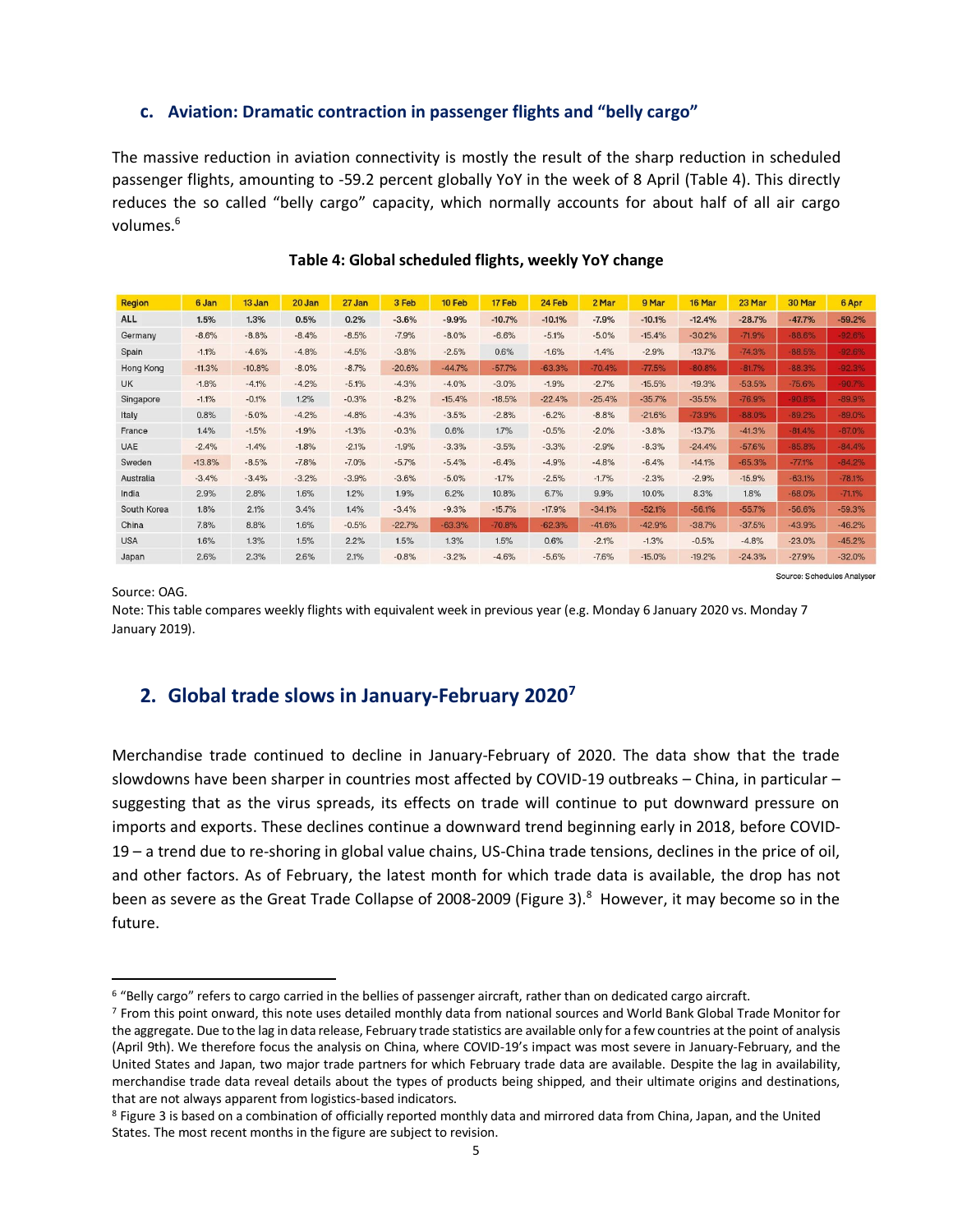

#### **Figure 3. Global aggregate monthly exports and imports, YoY percent change**

Source: World Bank staff calculations, using Global Monitor Data, and mirror data from the China, USA, and Japan in case data missing for Jan/Feb 2020.

Global trade growth was flat in January 2020 compared to a year earlier, but declined in February (Table 5). Imports declined in almost all regions as a result of the reduction in exports from China. In February, trade declined sharply in the European Union (EU27), with significant impacts on both exports (-7.9% YoY) and imports (-18.9% YoY), which may in part reflect the effects of COVID-19. The contraction in trade was concentrated in high-income and upper-middle income countries, consistent also with the initial spread of COVID-19 in China, Korea, and Europe (Table 6).

|                                       | <b>Exports</b> |           | <b>Imports</b> |          |
|---------------------------------------|----------------|-----------|----------------|----------|
|                                       | January        | February  | January        | February |
| East Asia & Pacific                   | $-8.6%$        | $-5.7%$   | $-5.2\%$       | $-2.1%$  |
| Of which China                        | -24.8%         | $-5.1%$   | -18.6%         | 13.5%    |
| Of which Japan                        | $-2.8\%$       | -0.6%     | -3.9%          | $-13.6%$ |
| <b>Europe &amp; Central Asia</b>      | 3.7%           | -6.6%     | $-1.1\%$       | $-18.2%$ |
| Of which EU27                         | 1.8%           | $-7.9\%$  | $-1.6\%$       | $-18.9%$ |
| Latin America & Caribbean             | $-1.8%$        | $-0.6%$   | $-1.1\%$       | $-2.4%$  |
| <b>Middle East &amp; North Africa</b> | 11.6%          | $-10.9\%$ | 2.5%           | -5.6%    |
| <b>North America</b>                  | 0.4%           | 0.5%      | $-3.7\%$       | $-4.1%$  |
| Of which United States                | $-0.5%$        | 1.1%      | -4.0%          | $-4.1%$  |
| <b>South Asia</b>                     | $-1.0\%$       | 6.6%      | $-0.7\%$       | 2.2%     |
| Sub-Saharan Africa                    | 7.6%           | 3.8%      | $-3.8%$        | $-13.8%$ |
| <b>TOTAL</b>                          | 0.1%           | $-5.7%$   | $-2.8%$        | $-8.5%$  |

#### **Table 5. Trade by region in January-February 2020, YoY growth (%) to 2019**

Source: World Bank Global Monitor, mirror data from major trading partners, and World Bank staff estimates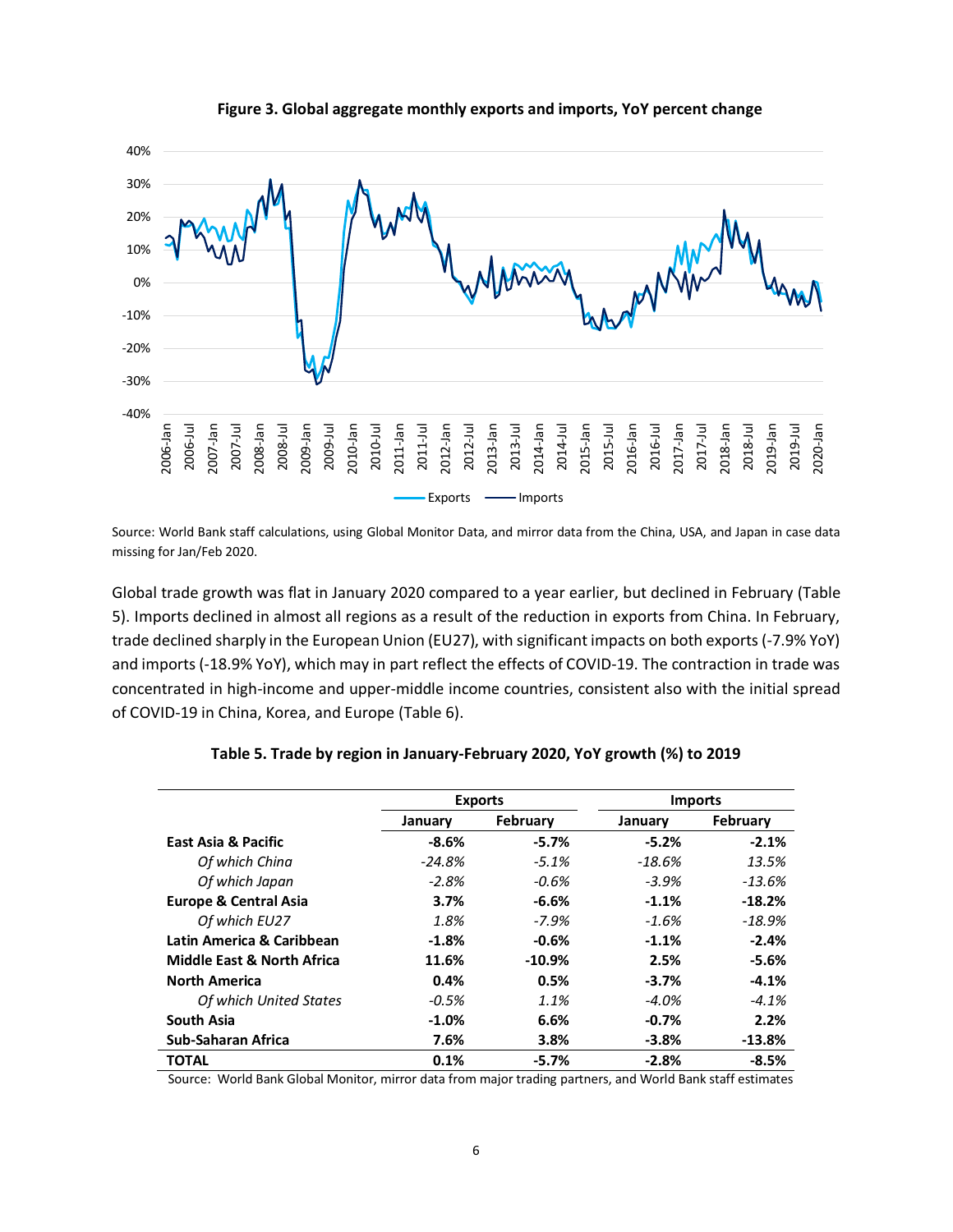|                     |                     | <b>Exports</b> | <b>Imports</b> |          |  |
|---------------------|---------------------|----------------|----------------|----------|--|
|                     | February<br>January |                | January        | February |  |
| High income         | 1.7%                | $-5.2%$        | $-3.7%$        | $-10.4%$ |  |
| Upper middle income | $-3.8%$             | $-10.4%$       | $-0.3%$        | $-6.2%$  |  |
| Lower middle income | $-4.8%$             | 15.3%          | $-2.7%$        | 1.1%     |  |
| Low income          | 9.6%                | 50.2%          | $-7.1%$        | $-36.2%$ |  |
| <b>TOTAL</b>        | 0.1%                | $-5.7%$        | $-2.8%$        | $-8.5%$  |  |

### **Table 6. Trade by income group in January-February 2020, YoY growth (%) to 2019**

Source: World Bank Global Monitor, mirror data from major trading partners, and World Bank staff estimates

### **a. Focus on China: Pronounced effects with exports dropping faster than imports**

China was the first country to be affected by COVID-19, with cases first noted by authorities in December 2019, in Wuhan, Hubei province, and accelerating in January and February 2020 before tapering off in March.<sup>9</sup> Chinese exports to the world decreased by 17 percent YoY from January-February 2019 to January-February 2020, while Chinese imports declined by 4 percent YoY (Table 7). Manufacturing exports, which make up the largest part of Chinese exports, declined by 18 percent. The decline in exports is consistent with widespread quarantines having an impact on industrial production. China's National Bureau of Statistics reported a 13.5 percent decline in industrial production in January-February compared to the year previous, closely in line with the export drop. However, the asymmetric impact on exports and imports caused a reversal in China's merchandise trade balance, from a surplus of \$42.5 billion in Jan-Feb 2019 to a deficit of \$7.1 billion in Jan-Feb 2020 (Table 7).

| China reported                                                                                                                                                                                            | <b>Exports Jan+Feb</b><br>2019 (USD, | <b>Exports Jan+Feb</b><br>2020 (USD, | YoY<br>percentage | Imports Jan+Feb<br>2019 (USD | Imports Jan+Feb<br>2020 (USD | YoY<br>Percentage |
|-----------------------------------------------------------------------------------------------------------------------------------------------------------------------------------------------------------|--------------------------------------|--------------------------------------|-------------------|------------------------------|------------------------------|-------------------|
| trade                                                                                                                                                                                                     | millions)                            | millions)                            | change (%)        | millions)                    | millions)                    | change (%)        |
| Agriculture                                                                                                                                                                                               | 10,485                               | 9,274                                | $-12$             | 21,481                       | 23,184                       | 8                 |
| <b>Extractive</b>                                                                                                                                                                                         | 7,170                                | 7,688                                | 7                 | 81,028                       | 87,510                       | 8                 |
| Manufacturing                                                                                                                                                                                             | 333,947                              | 275,486                              | $-18$             | 208,299                      | 188.850                      | -9                |
| <b>Total</b>                                                                                                                                                                                              | 353,326                              | 292,449                              | $-17$             | 310,808                      | 299,544                      | $-4$              |
| Top 10 COVID Feb 29                                                                                                                                                                                       | 59,352                               | 48,717                               | $-18$             | 70,264                       | 64,775                       | -8                |
| <b>Rest of the World</b>                                                                                                                                                                                  | 293,974                              | 243,731                              | $-17$             | 240,544                      | 234,769                      | $-2$              |
| aggregate because of unclassified trade in HS 98-99. Top 10 COVID countries are based on per capita number of positive cases a<br>of February 29 <sup>th</sup> 2020 (see Table 14 for list of countries). |                                      |                                      |                   |                              |                              |                   |
| $^9$ Chinese official data report 17,015 cases of COVID-19 through January 31, 55,128 in February, and 10,136 in<br>March.                                                                                |                                      |                                      |                   |                              |                              |                   |

#### **Table 7. China summary for January-February**

<sup>9</sup> Chinese official data report 17,015 cases of COVID-19 through January 31, 55,128 in February, and 10,136 in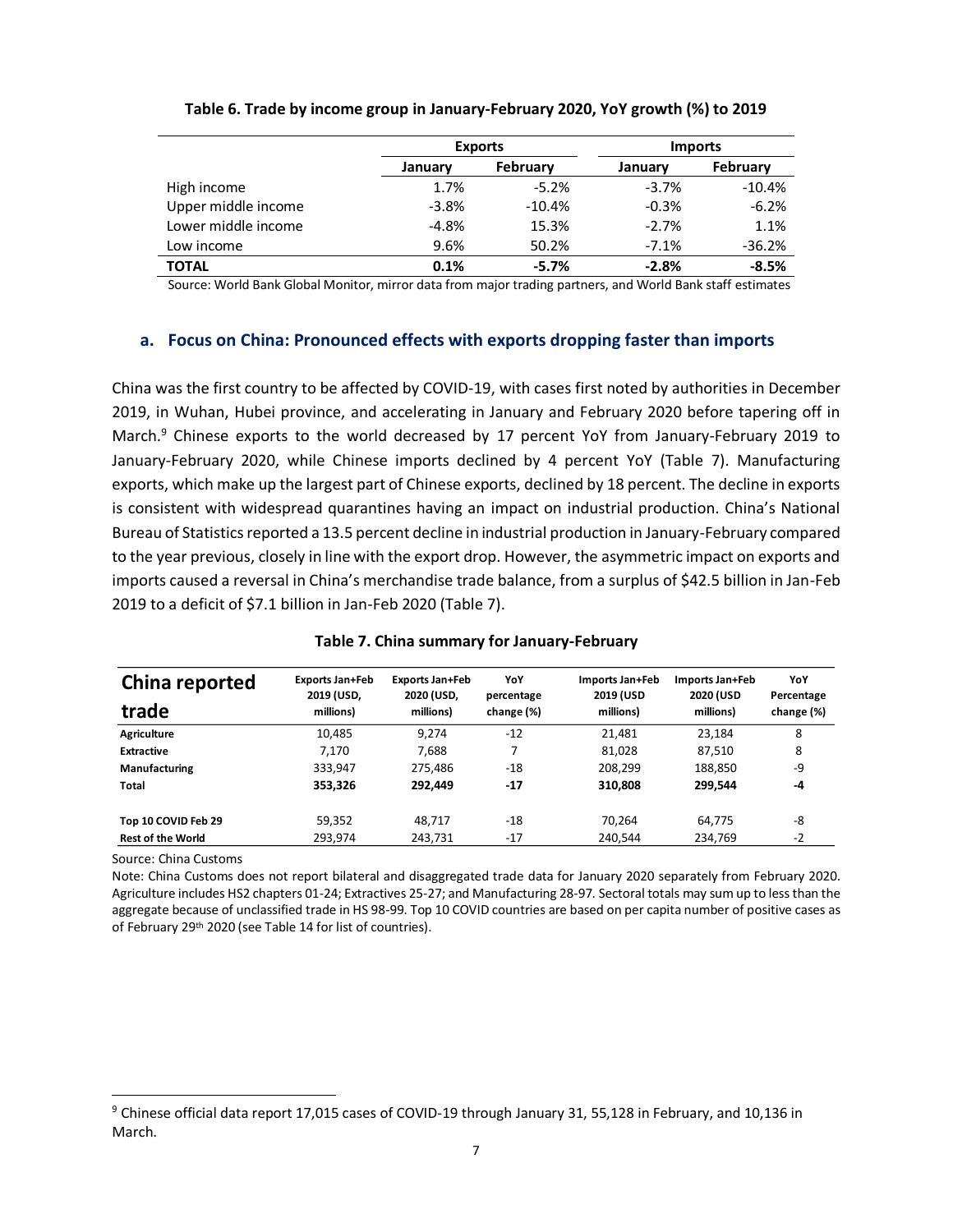

China's goods exports in January-February 2020 remained below their respective levels in 2019, continuing a deceleration that began in 2018. Exports declined sharply in January, consistent with the early celebration of Chinese New Year (January 25), but instead of recovering after the holiday period – as has been usually the case in previous years – they continued to decline in February due to the lockdown imposed to contain COVID-19 (Figure 4a).<sup>10</sup> In contrast, imports in January and February grew in line with

<sup>&</sup>lt;sup>10</sup> Each year, the Chinese trade values for January and February are affected by a specific form of volatility associated with the changing date of the Chinese New Year. This volatility remains in the monthly data even after controlling for seasonal adjustment and can confound the year on year comparisons. For example, the large year on year decline in exports in January 2020 relative to January 2019 is due in great part to the fact that January 2020 saw depressed exports as a result of the Chinese New Year falling on January 25 in 2020, while January 2019 was much less affected since in 2019 the Chinese New Year fell on February 5.CPB Netherlands' World Trade Monitor addresses this additional volatility by replacing the actual trade values in January and February with the simple average of the figures for the two months.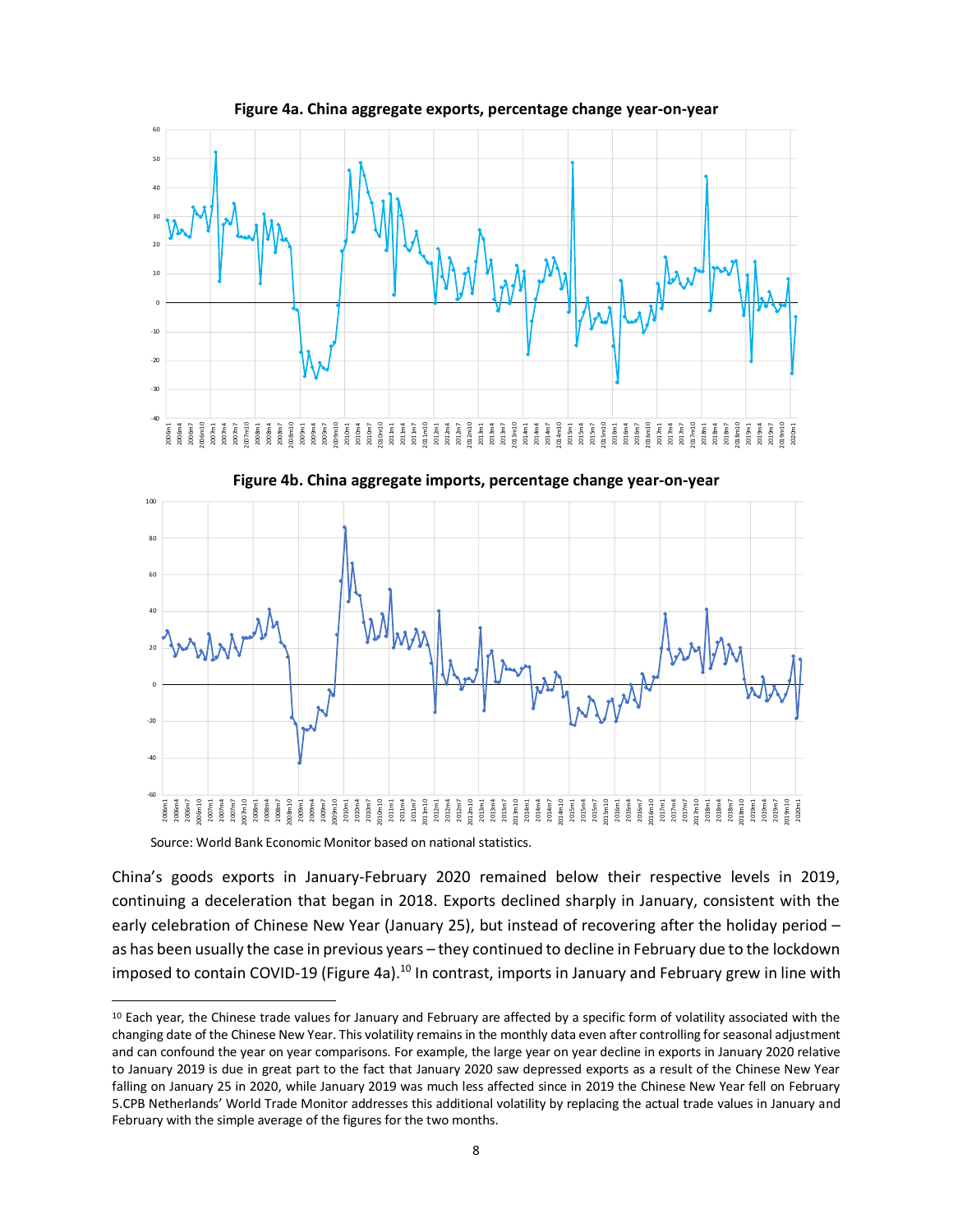the dynamic observed throughout 2019, being affected nevertheless by the increased volatility typical during season of the Chinese New Year celebration (Figure 4b).

China's exports declined across the board and at double digit rates for most sectors in January and February. The decline in manufacturing exports fluctuates in a relatively narrow range from 16 percent to 27 percent by major category. In absolute terms, the largest declines in Chinese exports were in machinery and electronics (\$24.7 billion), followed by textiles and clothing (\$7.5 billion), miscellaneous manufactures (\$6.7 billion), and metals (\$6.1 billion) (Table 8, columns 1-3).

Mirror data from Japan and the United States (which record monthly bilateral trade with China from the point of view of China's trading partners), suggest that the drop in Chinese exports was significantly more severe in February than in January, in line with the expansion of reported COVID-19 cases and corresponding response of quarantines and social distancing.<sup>11</sup> The United States' reported imports from China declined by 19.9 percent in January but 31.1 percent in February (YoY), while Japan's reported imports from China declined by 5.9 percent (YoY) in January but a massive 46.9 percent in February (Table 8, columns 4-7).

| <b>Chinese exports</b>   | <b>Exports Jan+Feb</b><br>2019 (million U.S. | <b>Exports Jan+Feb</b><br>2020 (million U.S.<br>dollars) | Percentage |               | January percentage<br>change (%) | February percentage<br>change (%) |          |
|--------------------------|----------------------------------------------|----------------------------------------------------------|------------|---------------|----------------------------------|-----------------------------------|----------|
| by sector                | dollars)                                     |                                                          | change (%) | <b>To USA</b> | To Japan                         | To USA                            | To Japan |
| 01-05 Animal             | 2,456                                        | 1,914                                                    | $-22.1$    | 5.5           | 10.0                             | $-8.9$                            | $-35.2$  |
| 06-15 Vegetable          | 3,644                                        | 3,559                                                    | $-2.3$     | $-9.1$        | $-1.0$                           | $-10.8$                           | $-22.4$  |
| 16-24 Foodstuffs         | 4,386                                        | 3,801                                                    | $-13.3$    | 24.1          | 1.2                              | -7.9                              | $-41.1$  |
| 25-27 Minerals           | 7,170                                        | 7,688                                                    | 7.2        | $-63.0$       | 29.2                             | $-61.8$                           | 2.2      |
| 28-38 Chemicals          | 19,696                                       | 16,396                                                   | $-16.8$    | $-12.8$       | $-13.4$                          | $-25.3$                           | $-43.6$  |
| 39-40 Plastic / Rubber   | 14,870                                       | 12,369                                                   | $-16.8$    | $-12.4$       | $-3.6$                           | $-18.6$                           | $-49.3$  |
| 41-43 Hides, Skins       | 4,626                                        | 3,801                                                    | $-17.8$    | $-29.6$       | 8.8                              | $-40.0$                           | $-64.1$  |
| 44-49 Wood               | 5,734                                        | 4,492                                                    | $-21.7$    | $-17.3$       | 4.4                              | $-26.9$                           | $-49.4$  |
| 50-63 Textiles, Clothing | 36,845                                       | 29,404                                                   | $-20.2$    | $-30.0$       | 4.1                              | $-39.0$                           | $-63.0$  |
| 64-67 Footwear           | 9,813                                        | 7,825                                                    | $-20.3$    | $-20.7$       | 6.1                              | $-32.9$                           | $-65.4$  |
| 68-71 Stone / Glass      | 10,194                                       | 7,484                                                    | $-26.6$    | $-26.8$       | 3.9                              | $-27.0$                           | $-43.3$  |
| 72-83 Metals             | 27,308                                       | 21,254                                                   | $-22.2$    | $-15.4$       | $-9.6$                           | $-24.0$                           | $-53.9$  |
| 84-85 Mach/Elec          | 153,417                                      | 128,688                                                  | $-16.1$    | $-22.2$       | $-10.7$                          | $-35.4$                           | $-43.2$  |
| 86-89 Transportation     | 16,534                                       | 14,345                                                   | $-13.2$    | $-10.2$       | $-7.8$                           | $-19.4$                           | $-47.6$  |
| 90-97 Miscellaneous      | 34,910                                       | 28,065                                                   | $-19.6$    | $-19.5$       | $-4.4$                           | $-30.7$                           | $-48.2$  |
| 98-99 Special            | 1,723                                        | 1,363                                                    | $-20.9$    | 19.4          |                                  | 1.9                               |          |
| <b>TOTAL</b>             | 353,326                                      | 292,449                                                  | $-17.2$    | $-19.9$       | $-5.9$                           | $-31.1$                           | $-46.9$  |

|  |  | Table 8. China's exports by sector: Comparison of China, US and Japan data for Jan-Feb split |
|--|--|----------------------------------------------------------------------------------------------|
|  |  |                                                                                              |

Source: China Customs, US Census, Japan Customs

Note: First three columns based on Chinese reported data (which does not report January and February separately for bilateral and disaggregated trade) and last four columns based on mirrored data (reported by USA and Japan). Totals for China reported data are for trade with the world.

 $11$  In interpreting mirror data, it should be noted that goods in transit take time to move. For many transactions between China and Japan, China may post exports in the same month as Japan posts imports. This will also be true of airborne or postal shipments from China to the United States. However, container shipping from China to the United States, accounting for the largest share of China-U.S. exports, may take approximately 30 days, so that many Chinese exports in January correspond to U.S. imports in February, and so on. The goods themselves may have been ordered a few months prior to their shipment. Nonetheless, the data are indicative of a steeper decline in Chinese exports in February than in January.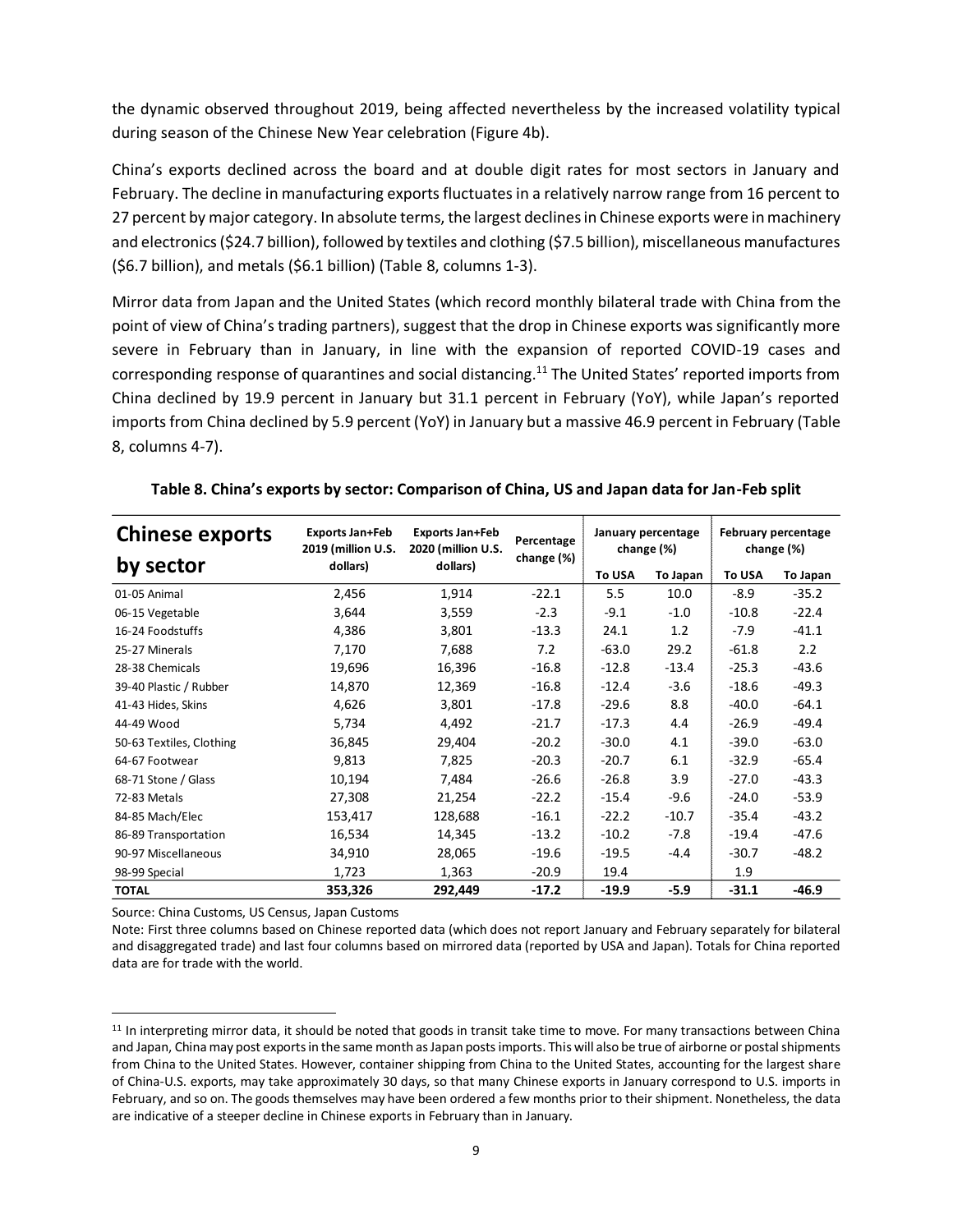Imports of many sectors have declined too, but the aggregate drop is smaller than for exports. Declines in imports of machinery and electronics, which have the largest value in China's import basket, were limited to \$3.6 billion (3.8 percent). This suggests that when production in these sectors rebounds, there should be an adequate supply of imported intermediate inputs. Imports of minerals, the second largest value in Chinese imports, increased by 8.0 percent (\$6.5 billion) (Table 9, columns 1-3).

The rise in China's imports of animal products from the US reflects a 7-fold increase in meat purchases in January-February 2020 compared to the previous year. These imports had accelerated sharply since September 2019 as a means of counteracting the devastating effects of the outbreak of African swine fever in China. They had also been facilitated by the relaxation of China's non-tariff measures in meat and poultry. As for the imports from the US of soybeans and other oil seeds, the YoY gains in January 2020 consistent with the agreement between the US and China signed on January 15 - were wiped out in February, resulting in a 13 percent YoY decline in foodstuffs imports from the US in the first two months of 2020.

| <b>Chinese imports</b>   | Imports Jan Feb<br>2019 (million U.S. | Imports Jan Feb<br>2020 (million U.S.<br>dollars) | Percentage<br>change (%) |          | January percentage<br>change (%) | February percentage<br>change (%) |            |
|--------------------------|---------------------------------------|---------------------------------------------------|--------------------------|----------|----------------------------------|-----------------------------------|------------|
| by sector                | dollars)                              |                                                   |                          | From USA | From Japan                       | <b>From USA</b>                   | From Japan |
| 01-05 Animal             | 5,955                                 | 8,502                                             | 42.8                     | 167.3    | $-39.7$                          | 117.7                             | $-51.4$    |
| 06-15 Vegetable          | 11,749                                | 11,430                                            | $-2.7$                   | 67.0     | $-41.2$                          | $-64.4$                           | $-19.8$    |
| 16-24 Foodstuffs         | 3,778                                 | 3,252                                             | $-13.9$                  | $-0.8$   | 26.5                             | $-17.0$                           | 1.7        |
| 25-27 Minerals           | 81,028                                | 87,510                                            | 8.0                      | $-76.9$  | $-10.2$                          | $-76.4$                           | $-23.9$    |
| 28-38 Chemicals          | 24,774                                | 21,912                                            | $-11.6$                  | $-15.3$  | $-18.3$                          | 19.4                              | $-1.1$     |
| 39-40 Plastic / Rubber   | 13,081                                | 11,781                                            | $-9.9$                   | $-3.3$   | 10.1                             | $-1.8$                            | $-0.8$     |
| 41-43 Hides, Skins       | 1,217                                 | 923                                               | $-24.1$                  | $-11.0$  | 7.6                              | $-30.5$                           | $-28.9$    |
| 44-49 Wood               | 7,663                                 | 6,401                                             | $-16.5$                  | $-16.8$  | $-26.6$                          | $-9.8$                            | $-26.4$    |
| 50-63 Textiles, Clothing | 5,331                                 | 5,007                                             | $-6.1$                   | 25.9     | $-13.5$                          | 53.3                              | 4.4        |
| 64-67 Footwear           | 942                                   | 829                                               | $-12.0$                  | 1.1      | 199.5                            | 12.2                              | 179.2      |
| 68-71 Stone / Glass      | 11,422                                | 8,025                                             | $-29.7$                  | 21.7     | $-30.0$                          | 160.8                             | 4.7        |
| 72-83 Metals             | 14,911                                | 14,428                                            | $-3.2$                   | $-16.3$  | $-5.0$                           | $-26.5$                           | $-5.5$     |
| 84-85 Mach/Elec          | 95,576                                | 91,972                                            | $-3.8$                   | 9.5      | $-5.6$                           | $-3.2$                            | $-1.3$     |
| 86-89 Transportation     | 15,867                                | 12,031                                            | $-24.2$                  | $-15.1$  | 5.5                              | $-60.3$                           | 12.7       |
| 90-97 Miscellaneous      | 15,970                                | 14,131                                            | $-11.5$                  | $-6.1$   | $-8.2$                           | 6.5                               | 3.6        |
| 98-99 Special            | 1,546                                 | 1,411                                             | $-8.8$                   | 2.3      |                                  | $-10.0$                           |            |
| <b>TOTAL</b>             | 310,808                               | 299,544                                           | $-3.6$                   | 1.1      | $-6.7$                           | $-19.2$                           | 0.0        |

## **Table 9. Chinese imports by sector: Comparison of China, US and Japan data for Jan-Feb split**

Source: China Customs, US Census, Japan Customs

Note: First three columns based on Chinese reported data (which does not report January and February separately) and last four columns based on mirrored data (reported by USA and Japan).

# **b. COVID-19 continues and deepens US-China trade slowdown**

The declines in US-China trade, originally driven by the imposition of tariffs on both sides starting in mid-2018, appear to have deepened as a result of the impact of COVID-19 on China. Year-on-year declines in US-China trade in January-February 2020, as reported in US data<sup>12</sup>, shows a continuation of the pattern

<sup>12</sup> U.S. data have the advantage for this purpose that they include goods re-exported from China through Hong Kong, which in China's data are recorded as exports to Hong Kong.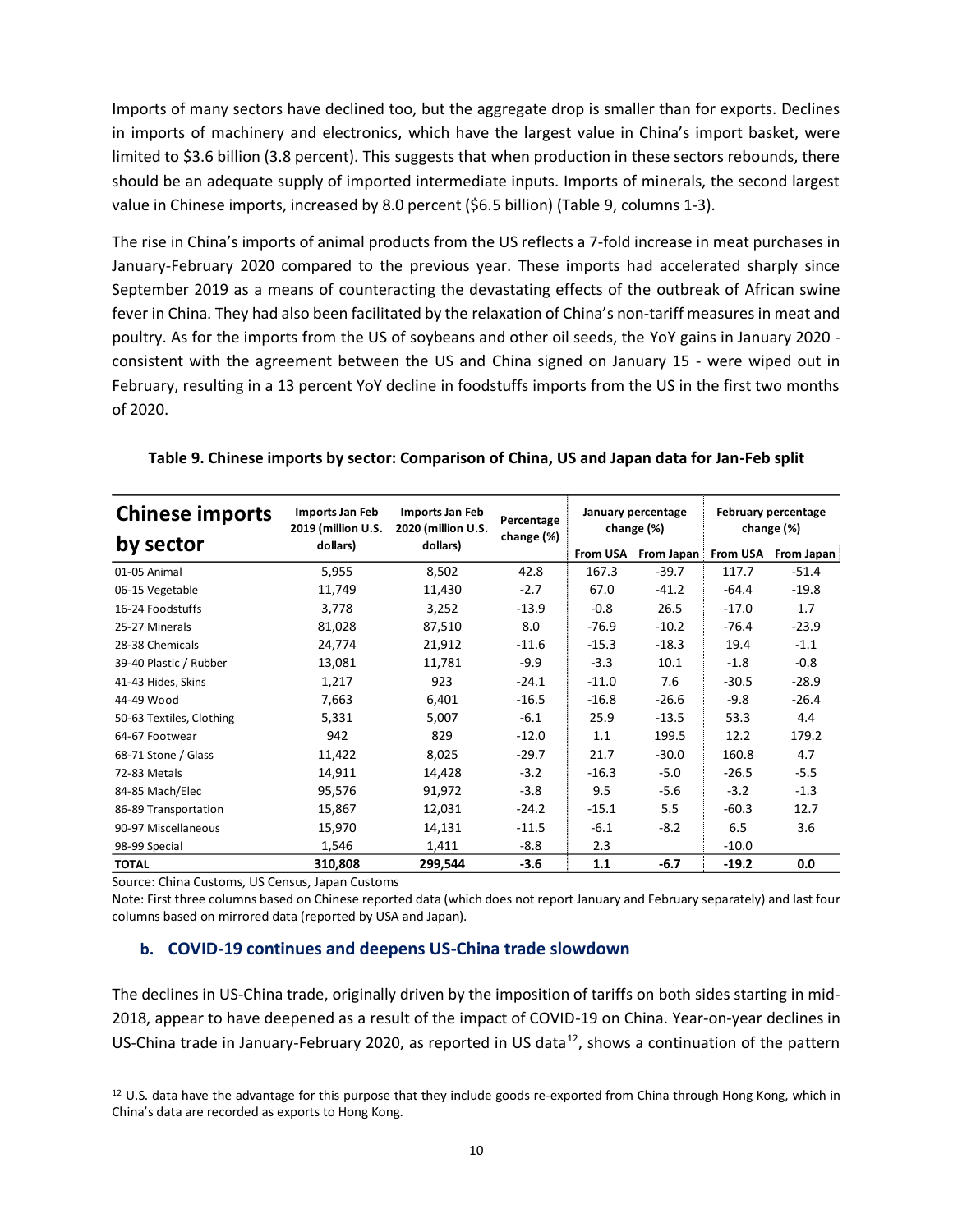that began in late 2018, and possibly an acceleration (Figure 5). The YoY decline in China's exports to the United States reached 30 percent, and in China's imports from the United States approached 20 percent.<sup>13</sup>



**Figure 5. US trade with China, Year-on-Year growth (%)**

Source: US Census

At the aggregate level, US exports were largely flat in the first two months of 2020. January exports declined -0.3 percent (YoY) while February exports increased by 1.2 percent (YoY) (Table 10). Imports declined by 4.1% (YoY) in January and 4.2% (YoY) in February, reflecting the reduction of supplies from China.

<sup>13</sup> The United States imposed tariff surcharges on a range of Chinese products in July 2018, expanding the list of products in September 2018 and August 2019. China responded on each date by simultaneously imposing tariff surcharges on increasing numbers of U.S. products. In January 2020, a "Phase 1" trade deal was announced that involved U.S. suspension of further tariff surcharges on imports from China in exchange for China's commitment to purchase more U.S. agricultural goods.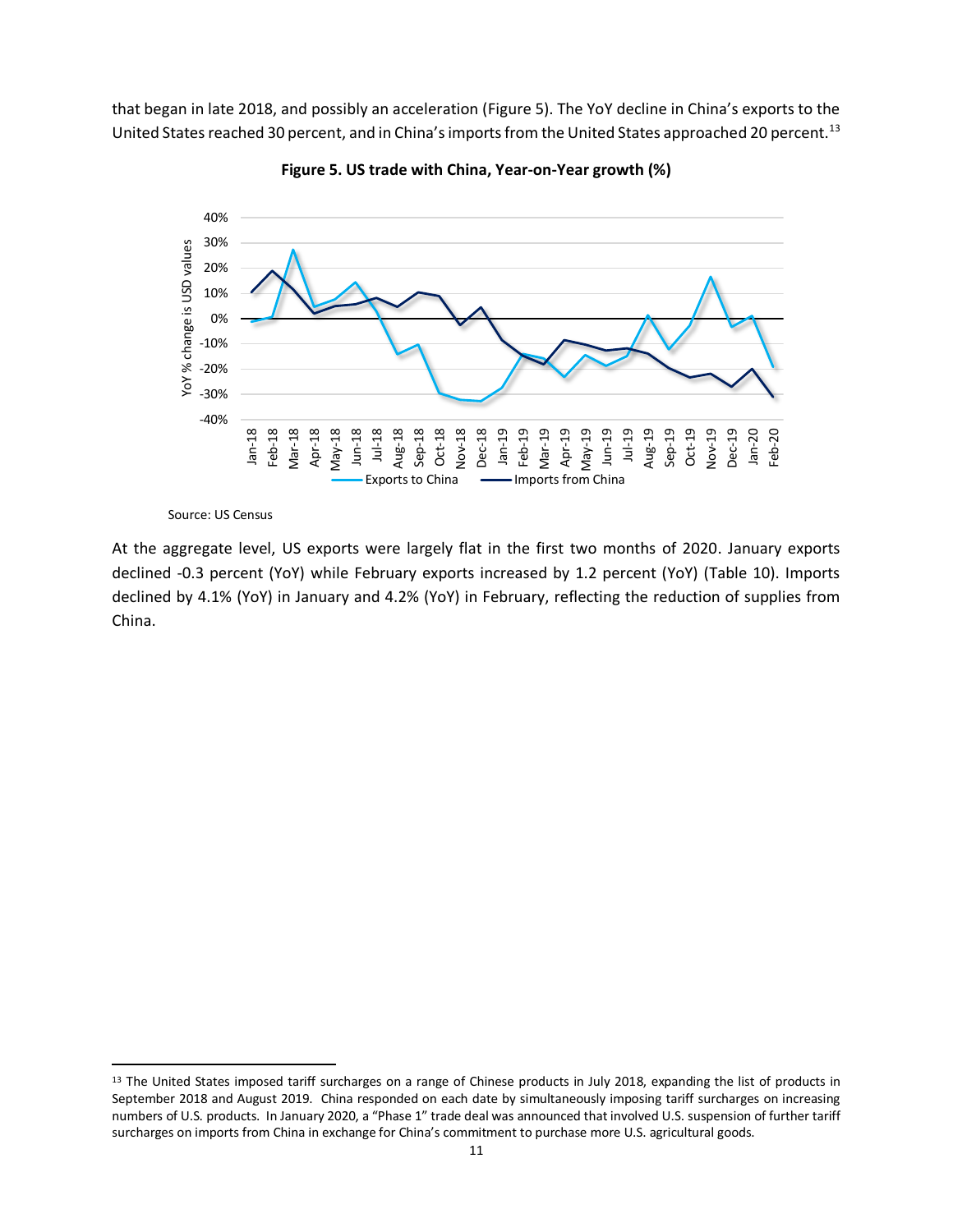| US reported data         | January 2019<br>(USD, millions) | January 2020<br>(USD, millions) | YoY percentage<br>change (%) | February 2019<br>(USD, millions) | February 2020<br>(USD, millions) | YoY percentage<br>change (%) |
|--------------------------|---------------------------------|---------------------------------|------------------------------|----------------------------------|----------------------------------|------------------------------|
| <b>Panel A. Exports</b>  |                                 |                                 |                              |                                  |                                  |                              |
| Agriculture              | 11,573                          | 11,637                          | 0.5%                         | 11,130                           | 11,557                           | 3.8%                         |
| <b>Extractive</b>        | 16,408                          | 18,635                          | 13.6%                        | 15,430                           | 18,124                           | 17.5%                        |
| Manufacturing            | 98,100                          | 95,118                          | $-3.0%$                      | 100,323                          | 98,396                           | $-1.9%$                      |
| <b>Total</b>             | 129,546                         | 129,121                         | $-0.3%$                      | 130,504                          | 132,057                          | 1.2%                         |
| Top 10 COVID Feb 29      | 24,783                          | 25,142                          | 1.4%                         | 24,784                           | 24,205                           | $-2.3%$                      |
| <b>Rest of the World</b> | 104,763                         | 103,979                         | $-0.7%$                      | 105,719                          | 107,851                          | 2.0%                         |
| <b>Panel B. Imports</b>  |                                 |                                 |                              |                                  |                                  |                              |
| Agriculture              | 13,941                          | 14,484                          | 3.9%                         | 12,420                           | 13,135                           | 5.8%                         |
| <b>Extractive</b>        | 17,087                          | 17,291                          | 1.2%                         | 14,993                           | 14,567                           | $-2.8%$                      |
| <b>Manufacturing</b>     | 171,420                         | 161,218                         | $-6.0%$                      | 155,804                          | 147,128                          | $-5.6%$                      |
| Total                    | 210,838                         | 202,120                         | $-4.1%$                      | 191,279                          | 183,335                          | $-4.2%$                      |
| Top 10 COVID Feb 29      | 73,770                          | 62,869                          | $-14.8%$                     | 59,366                           | 47,130                           | $-20.6%$                     |
| <b>Rest of the World</b> | 137,069                         | 139,251                         | 1.6%                         | 131,912                          | 136,206                          | 3.3%                         |

#### **Table 10. United States summary for January-February 2020**

Source: US Census

Note: Agriculture includes HS2 chapters 01-24; Extractives 25-27; and Manufacturing 28-97. Sectoral totals may sum up to less than the aggregate because of unclassified trade in HS 98-99. Top 10 COVID countries are based on per capita number of positive cases as of February 29<sup>th</sup> 2020 (see Table 14 for list of countries).

Japan's reported data show a significant drop of imports from China in February (Figure 6). Bilateral trade flows with China have been relatively stable for Japan in the past two years, except for seasonal fluctuations in January and February due to the yearly variations in the date of Chinese New Year. February 2020 however saw a steep decline in Japanese imports from China, much more severe than what could be explained by the national holiday. Aggregate Japanese exports have not yet seen large drops (except for extractives), while imports fell significantly in February, especially from countries heavily affected by COVID-19 (Table 11).





Source: Japan Customs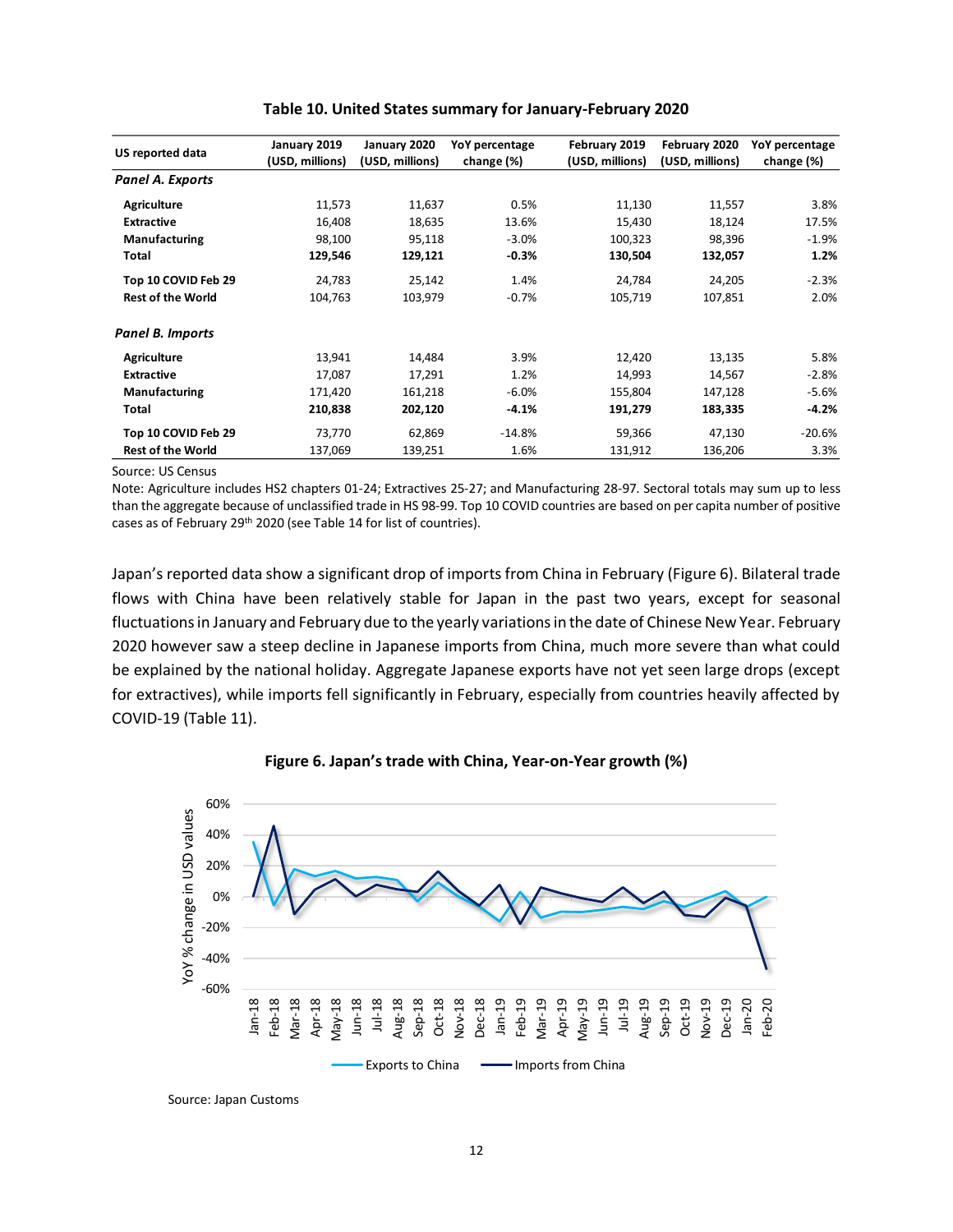| Japan reported data      | January 2019    | January 2020    | YoY percentage | February 2019   | February 2020   | YoY percentage |
|--------------------------|-----------------|-----------------|----------------|-----------------|-----------------|----------------|
|                          | (USD, millions) | (USD, millions) | change (%)     | (USD, millions) | (USD, millions) | change (%)     |
| Panel A. Exports         |                 |                 |                |                 |                 |                |
| <b>Agriculture</b>       | 485             | 452             | $-6.8%$        | 572             | 571             | $-0.3%$        |
| <b>Extractive</b>        | 1,375           | 1,303           | $-5.2%$        | 1,326           | 1,113           | $-16.1%$       |
| Manufacturing            | 49,290          | 47,944          | $-2.7%$        | 55,910          | 55,759          | $-0.3%$        |
| <b>Total</b>             | 51,149          | 49,699          | $-2.8%$        | 57,808          | 57,442          | $-0.6%$        |
| Top 10 COVID Feb 29      | 15,588          | 14,567          | $-6.5%$        | 17,060          | 17,394          | 2.0%           |
| <b>Rest of the World</b> | 35,561          | 35,131          | $-1.2%$        | 40,748          | 40,048          | $-1.7%$        |
| Panel B. Imports         |                 |                 |                |                 |                 |                |
| <b>Agriculture</b>       | 5,862           | 5,861           | 0.0%           | 5,341           | 4,793           | $-10.3%$       |
| <b>Extractive</b>        | 16,313          | 15,723          | $-3.6%$        | 14,943          | 13,952          | $-6.6%$        |
| Manufacturing            | 42,053          | 40,157          | $-4.5%$        | 34,555          | 28,628          | $-17.2%$       |
| Total                    | 64,229          | 61,741          | $-3.9%$        | 54,839          | 47,373          | $-13.6%$       |
| Top 10 COVID Feb 29      | 24,560          | 24,030          | $-2.2%$        | 18,641          | 13,323          | $-28.5%$       |
| <b>Rest of the World</b> | 39,669          | 37,711          | $-4.9%$        | 36,198          | 34,049          | $-5.9%$        |

#### **Table 11. Japan summary for January-February 2020**

Source: Japan Customs

Note: Agriculture includes HS2 chapters 01-24; Extractives 25-27; and Manufacturing 28-97. Sectoral totals may sum up to less than the aggregate because of unclassified trade in HS 98-99. Top 10 COVID countries are based on per capita number of positive cases as of February 29<sup>th</sup>, 2020 (see Table 14 for list of countries). Reported values in Japanese Yen converted to US dollars using monthly average exchange rate.

## **c. Focus on trade in COVID-19 medical products** *<sup>14</sup>*

COVID-19 has led to increased demand for key medical products, such as personal protective equipment for frontline workers, as well as more complex technologies, such as ventilators. Data from January and February show Chinese trade in medical products reflects, on the export side, the general contraction in manufacturing, and, on the import side, some increase in demand associated with COVID-19 (Table 12). The corresponding trends for the United States and Japan are presented for comparison purposes.

#### **Table 12. Exports and Imports in aggregate medical products: China, US, and Japan**

| <b>Medical products</b> | Jan+Feb 2019<br>(USD, millions) (USD, millions) | Jan+Feb 2020 | YoY<br>percentage<br>change (%) |
|-------------------------|-------------------------------------------------|--------------|---------------------------------|
| <b>Panel A. Exports</b> |                                                 |              |                                 |
| China                   | 13,352                                          | 11,652       | $-12.7%$                        |
| <b>USA</b>              | 18,818                                          | 19,547       | 3.9%                            |
| Japan                   | 4,729                                           | 4,967        | 5.0%                            |
| Panel B. Imports        |                                                 |              |                                 |
| China                   | 10,775                                          | 11,459       | 6.4%                            |
| <b>USA</b>              | 29,983                                          | 32,379       | 8.0%                            |
| Japan                   | 8,098                                           | 8,011        | $-1.1%$                         |

Source: World Bank staff calculations, using national statistics: China Customs, US Census, Japan Customs

<sup>14</sup> "Medical products" are defined at the HS6 level based on a World Bank compilation of lists from a variety of sources.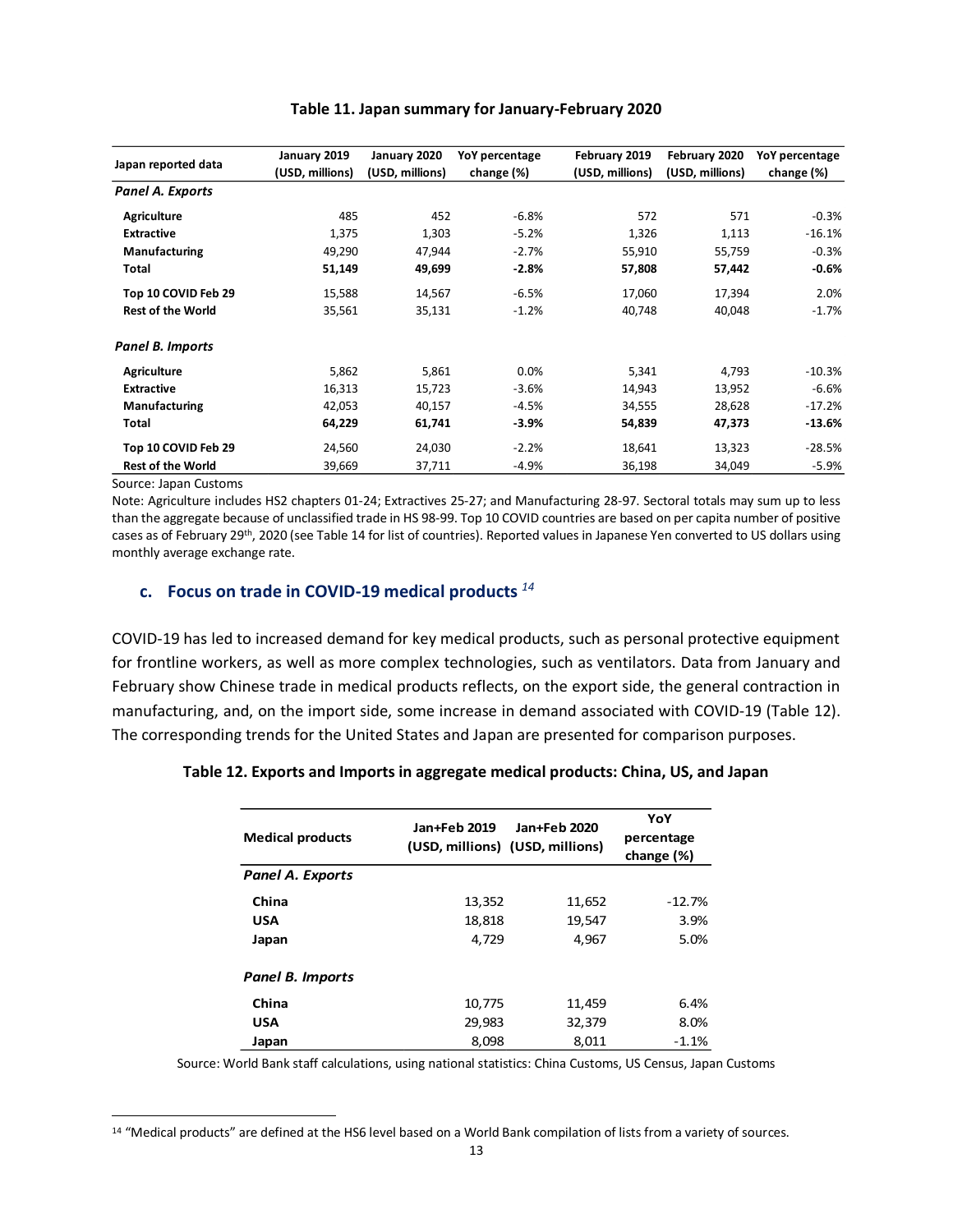The increase in China's imports of medical products was concentrated in a small number of key products used to respond to the pandemic. Certain COVID-19-related items were imported by China in large quantities in the first two months of 2020 (Table 13). Import surges were observed for medical masks, HS 630790 (\$671 million more than the previous year same period), protective clothing, HS 621010<sup>15</sup> (\$205 million more), and ventilators, oxygen masks and nebulizers, cannula, and CPAP machines, HS 901920 (\$57 million more). These are all goods which China imports very little of in normal times. However, exports of the same category of goods declined by about the average for all manufactured exports. This suggests that China was able to maintain some productive capacity in the face of the lockdown, and that China's exports of COVID-19-related goods should have returned gradually to the market in March and April and should continue to increase beyond that. An increase in imports of hydrogen peroxide for external use, HS 300490 (\$141 million more than the previous year) was more modest in percentage terms, since China is usually a net importer of this product.

|                                                                         | <b>Exports</b> |            |            | <b>Imports</b> |            |            |
|-------------------------------------------------------------------------|----------------|------------|------------|----------------|------------|------------|
|                                                                         | Jan+Feb        | Jan+Feb    | YoY        | Jan+Feb        | Jan+Feb    | YoY        |
|                                                                         | 2019 (USD,     | 2020 (USD, | percentage | 2019 (USD,     | 2020 (USD, | percentage |
|                                                                         | millions)      | millions)  | change (%) | millions)      | millions)  | change (%) |
| $H_2O_2$ put up for internal or external<br>use as a medicine           | 322            | 353        | 10         | 1,955          | 2,096      |            |
| Medical masks                                                           | 768            | 645        | $-16$      | 31             | 706        | 2.174      |
| Protective clothing                                                     | 136            | 118        | $-13$      | 1              | 206        | 40,591     |
| Ventilators, oxygen mask, nebulizer,<br>nasal cannula and CPAP machines | 112            | 90         | $-20$      | 32             | 89         | 174        |

## **Table 13. Import surges of China's COVID-related medical products, January-February 2020 Year-on-Year changes**

# **d. Focus on countries affected earliest by COVID-19**

Countries with the ten largest number of officially reported cases of COVID-19 per capita (as of February 29, 2020) showed declines in both exports and imports during January and February (Table 14). For six of these countries, both exports and imports declined year-on-year, including the four most affected – Bahrain, China, Italy, and the Republic of Korea. In Iran, estimated exports were cut in half, while for Iceland, estimated imports were cut in half. None of the ten countries exhibited increases in both exports and imports.

As of end-February, a period corresponding with the observable trade pattern, few countries likely had crossed the threshold for which COVID-19 had observable economic effects. When data for March becomes available, very likely reflecting more widespread economic contraction, the relationship across countries between the progress of COVID-19 and merchandise trade will be much clearer.

<sup>&</sup>lt;sup>15</sup> This category includes paper garments; disposable garments used in medical, laboratory, or clinical settings or in contaminated areas; and disposable briefs and panties.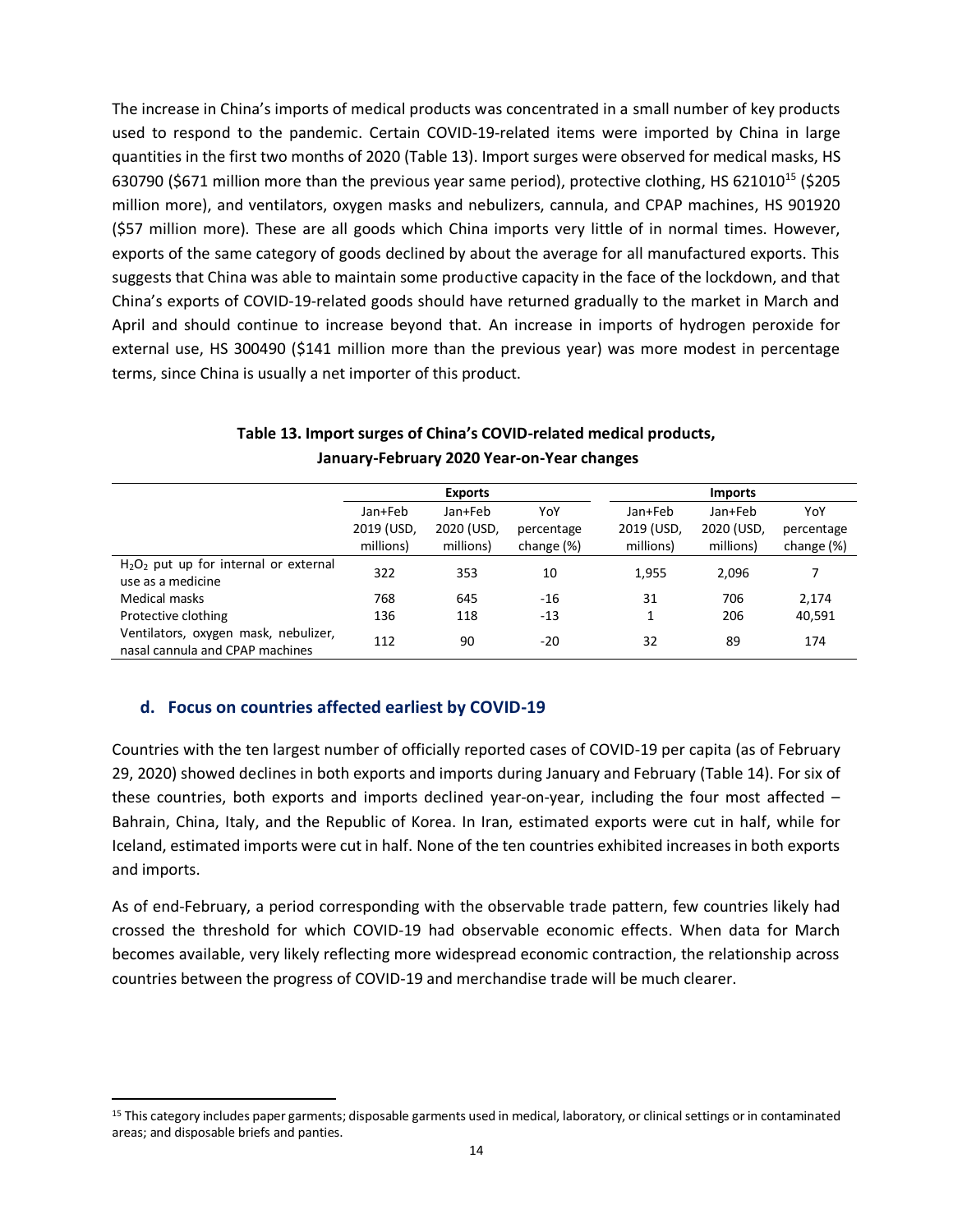|                             | YoY change in<br>exports Jan-Feb<br>2020 | YoY change in<br>imports Jan-Feb 2020 | COVID-19 cases Feb<br>29 per million people |
|-----------------------------|------------------------------------------|---------------------------------------|---------------------------------------------|
| Korea, Rep.                 | $-8.1%$                                  | $-8.9%$                               | 60.60                                       |
| China                       | $-17.2%$                                 | $-3.6%$                               | 56.82                                       |
| <b>Bahrain</b>              | $-32.1%$                                 | $-4.7%$                               | 24.15                                       |
| Italy                       | $-10.1%$                                 | $-16.3%$                              | 18.71                                       |
| Singapore                   | 0.7%                                     | $-1.3%$                               | 17.58                                       |
| Kuwait                      | 34.1%                                    | $-17.0%$                              | 10.46                                       |
| Iran, Islamic Rep.          | $-50.8%$                                 | 21.1%                                 | 7.09                                        |
| Iceland                     | $-5.6%$                                  | $-50.9%$                              | 2.85                                        |
| <b>United Arab Emirates</b> | 9.8%                                     | $-9.5%$                               | 2.14                                        |
| Switzerland                 | $-7.2%$                                  | $-10.0\%$                             | 2.08                                        |
| 10-country average          | $-10.4\%$                                | $-6.1%$                               |                                             |

# **Table 14. Top 10 COVID-19 affected countries (as of Feb 29)**

Note: The table uses official data for China, and for the other countries, estimates based on aggregated mirror data reported by China, Japan, and the United States. The 10-country average uses export weights for exports and import weights for imports.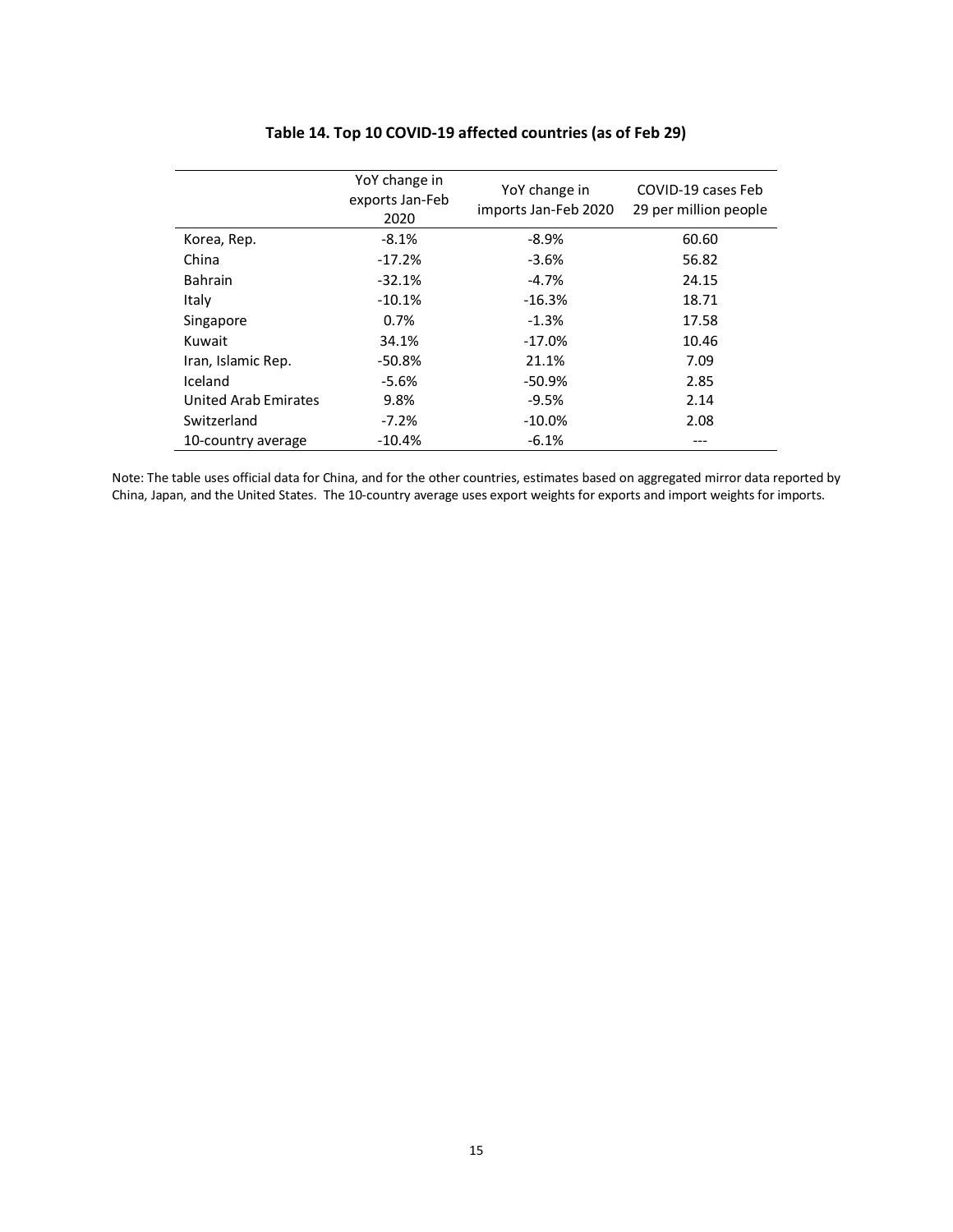# **Annex: Estimated changes in imports and exports for all countries**

|                      |          | <b>Exports</b> |          | <b>Imports</b> |
|----------------------|----------|----------------|----------|----------------|
|                      | January  | February       | January  | February       |
| Albania              | 4.4%     | 5.4%           | $-1.3%$  | 1.5%           |
| Algeria              | $-17.3%$ | 10.5%          | $-22.3%$ | $-51.3%$       |
| Argentina            | $-0.6%$  | $-2.8%$        | $-12.7%$ | $-24.0%$       |
| Australia            | 10.6%    | $-16.2%$       | $-2.2%$  | $-15.1%$       |
| Austria              | 2.8%     | $-12.3%$       | $-18.9%$ | $-61.6%$       |
| <b>Bahrain</b>       | 3.7%     | 9.4%           | 19.6%    | 12.7%          |
| <b>Belarus</b>       | $-2.4%$  | $-33.3%$       | 4.7%     | $-26.4%$       |
| Belgium              | $-2.7%$  | 11.6%          | $-6.3%$  | $-14.1%$       |
| <b>Bolivia</b>       | $-25.9%$ | $-23.9%$       | 5.6%     | 1.2%           |
| <b>Brazil</b>        | $-19.2%$ | 0.0%           | $-1.3%$  | 5.0%           |
| <b>Bulgaria</b>      | 13.7%    | $-22.5%$       | $-6.8%$  | $-43.2%$       |
| Canada               | 3.7%     | $-1.5%$        | $-1.3%$  | $-4.5%$        |
| Chile                | $-0.2%$  | $-5.7%$        | $-2.9%$  | $-18.3%$       |
| China                | $-24.8%$ | $-5.1%$        | $-18.6%$ | 13.5%          |
| Colombia             | 11.5%    | $-5.2%$        | 6.5%     | 9.0%           |
| Costa Rica           | 2.0%     | 18.3%          | 13.9%    | 7.7%           |
| Croatia              | $-1.1%$  | $-23.9%$       | $-10.7%$ | $-54.2%$       |
| Cyprus               | 15.0%    | $-36.1%$       | 129.9%   | $-8.8%$        |
| Czech Republic       | 10.2%    | $-7.4%$        | 5.2%     | $-23.1%$       |
| Denmark              | 31.8%    | 10.8%          | 21.3%    | $-15.0%$       |
| Dominican Republic   | $-13.1%$ | $-1.3%$        | 3.9%     | $-8.1%$        |
| Ecuador              | 36.9%    | 23.9%          | 11.2%    | $-19.8%$       |
| Egypt Arab Rep       | 13.2%    | $-32.1%$       | 9.2%     | $-16.7%$       |
| Estonia              | $-31.2%$ | $-15.2%$       | $-28.8%$ | $-27.6%$       |
| Finland              | $-2.4%$  | $-26.0%$       | $-12.1%$ | $-25.3%$       |
| France               | $-12.1%$ | $-32.1%$       | $-0.8%$  | $-8.9%$        |
| Germany              | $-2.8%$  | $-16.1%$       | $-7.1%$  | $-19.2%$       |
| Greece               | 10.9%    | $-2.1%$        | 12.0%    | $-28.8%$       |
| Guatemala            | 8.1%     | 1.2%           | 8.1%     | 18.9%          |
| Hong Kong SAR, China | $-22.1%$ | 5.3%           | $-15.7%$ | 0.8%           |
| Hungary              | 16.4%    | 9.5%           | 5.1%     | $-19.8%$       |
| Iceland              | $-34.4%$ | 1.3%           | $-6.5%$  | $-22.1%$       |
| India                | $-0.9%$  | 3.3%           | $-0.7%$  | 2.5%           |
| Indonesia            | $-2.1%$  | 11.0%          | $-4.8%$  | $-5.1%$        |
| Iran, Islamic Rep    | $-40.3%$ | $-64.0%$       | 45.7%    | $-2.1%$        |
| Ireland              | 18.7%    | 7.6%           | 15.6%    | $-7.8%$        |
| Israel               | 3.3%     | $-6.7%$        | $-5.1%$  | $-6.9%$        |
| Italy                | $-4.3%$  | $-10.4%$       | 4.0%     | 0.4%           |
| Japan                | $-2.8%$  | $-0.6%$        | $-3.9%$  | $-13.6%$       |
| Jordan               | $-3.7%$  | 27.6%          | $-1.8%$  | $-10.1%$       |
| Kazakhstan           | 46.6%    | $-1.5%$        | 20.4%    | $-14.9%$       |
| Kenya                | 20.1%    | $-9.0%$        | $-10.9%$ | $-30.1%$       |
| Korea, Rep           | $-6.5%$  | 4.3%           | $-5.4%$  | 1.6%           |
| Kuwait               | 56.9%    | $-1.7%$        | $-3.8%$  | $-11.7%$       |
| Latvia               | 21.3%    | -39.8%         | $-9.2%$  | $-28.4%$       |
|                      |          |                |          | $-23.3%$       |
| Lithuania            | 5.4%     | $-18.8%$       | $-7.6%$  |                |

# **Annex Table A1. January and February YoY changes 2019-2020**